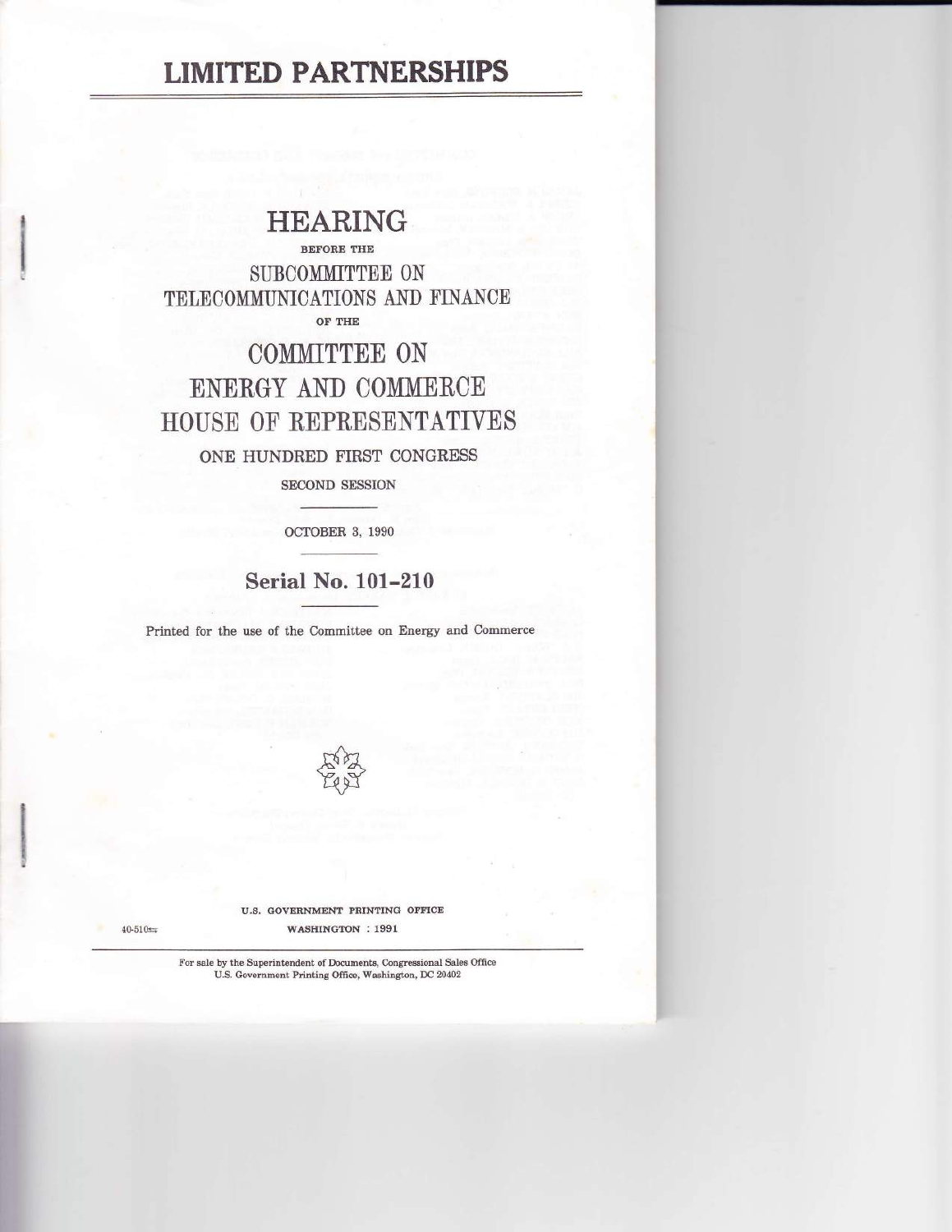### CONTENTS

Page

| Boxer, Hon. Barbara, a Representative in Congress from the State of                                                                          |
|----------------------------------------------------------------------------------------------------------------------------------------------|
| 12<br>Davis, Christopher L., president, Investment Partnership Association                                                                   |
| 42                                                                                                                                           |
| 88                                                                                                                                           |
| 92                                                                                                                                           |
| 101                                                                                                                                          |
| Rozek, Jonathan M., assistant vice president, New England Securities<br>71                                                                   |
| Sletten, Mark J., president, Real Estate Investment Association<br>18                                                                        |
| 14                                                                                                                                           |
| Wollack, Richard G., chairman, Liquidity Fund Management, Inc<br>20                                                                          |
|                                                                                                                                              |
| Bigelow Management, Inc.: Letter dated September 24, 1990 from Glen<br>Bigelow, president, to Chairman Markey re position on roll-ups<br>137 |
| Chicago Partnership Board, Inc.: Letter dated August 17, 1990 from<br>James Frith, Jr., president, to Chairman Markey re support of legisla- |
| 132                                                                                                                                          |
| Liquidity Fund Management, Inc.: Letter dated October 30, 1990 to Chair-                                                                     |
| man Markey and Hon. Matthew Rinaldo re responses to testimony of                                                                             |
| 125                                                                                                                                          |
| Telecommunications and Finance Subcommittee: Letter dated June 11,<br>1990 with attached questions from Messrs. Markey and Synar to Rich-    |
| 3                                                                                                                                            |
|                                                                                                                                              |

 $(III)$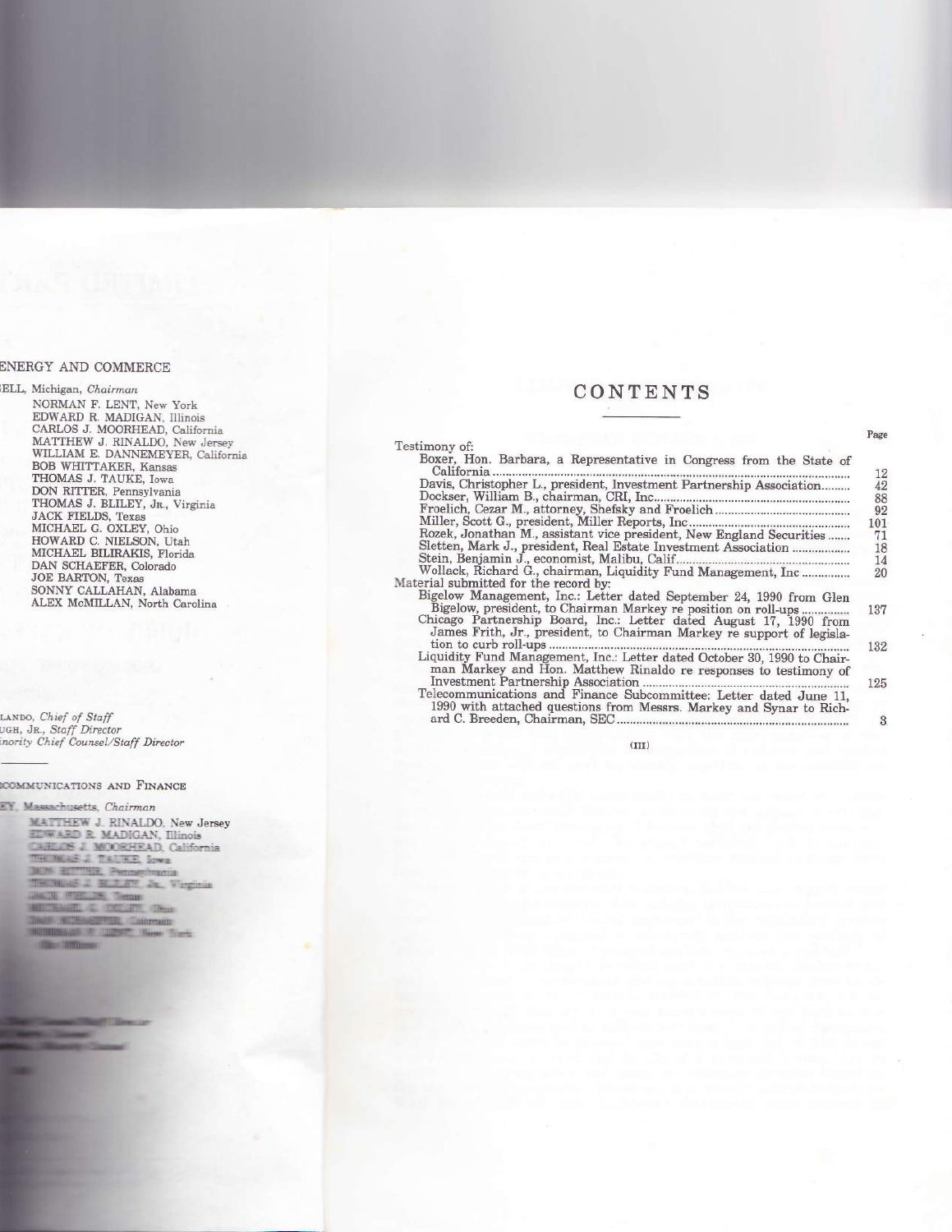Mr. MARKEY. Thank you, Mr. Davis.

Our next witness, Mr. John Rozek, is the assistant vice president for New England Securities, here from Boston, MA.

#### STATEMENT OF JOHNATHAN M. ROZEK

Mr. ROZEK. Thank you, Mr. Chairman and members of the subcommittee, for the privilege of speaking before you.

I know you have about this much time to devote to each issue that you are confronted with and this many issues, and I believe that, if there is a tax solution to this, as H.R. 4670 proposes, or micro-legislation about dealing with very small percentages as a solution to it, we are not going to get through Congress when all is said and done.

I believe that in order for these reforms to be enacted quickly we have to go to three areas. The first one is better information, not just disclosure but information; the second is analysis from the marketplace to be included in that disclosure; and the third is the elimination of the ability to use partners' money against the partners and for the roll-ups.

First, the point of better information. I believe that we wouldn't be here today if we all believed that investors read the documents, understood the implications of the roll-ups, and voted that they wanted to do the roll-up. That isn't the case. There is a need not only to notify investors in either the initial proxy and prospectus but supplements of court actions but also of actions that are coming before the SEC Enforcement Division and coming before State securities commissioners, because not everybody, as was pointed out earlier, can afford court actions, but the small person can afford to write a letter to the SEC, and I have an example of that, that I mention in my written testimony, of a former SEC counsel writing to somebody that he knew in the Enforcement Division saying that, "This is an outright lie, what is being mentioned in some of the materials going out to investors. Could you please look at it?" Nothing was done. The fact that these kinds of actions are being brought before the SEC should be part of the disclosure so people know what is happening.

Better readability. I turned to a random page in a recent deal and looked at one of the paragraphs, and it was 111 words long per sentence. Some of them are 50, 60 words per sentence. That's absurd. I mean I spend my life looking at these deals, and they take me a long time to read over, and no investor is going to be able to do that.

The insurance industry has adopted something called the Flesch test, after Rudolph Flesch, and it is a readability test. I talked to the fellow at New England Mutual Life Insurance Company who is in charge of putting insurance contracts into that, and I said, "Is there any concept in insurance that couldn't be reduced and simplified?" and he said no. You start to think in those terms of shorter sentences, get to your points, have bullets, and that is what we need; we need a Flesch test for limited partnerships.

A second point, analysis from the marketplace. Currently, we have the investment equivalent of a doctor handing a blood chemistry test to a patient and saying, "Well, your electrolyte balances